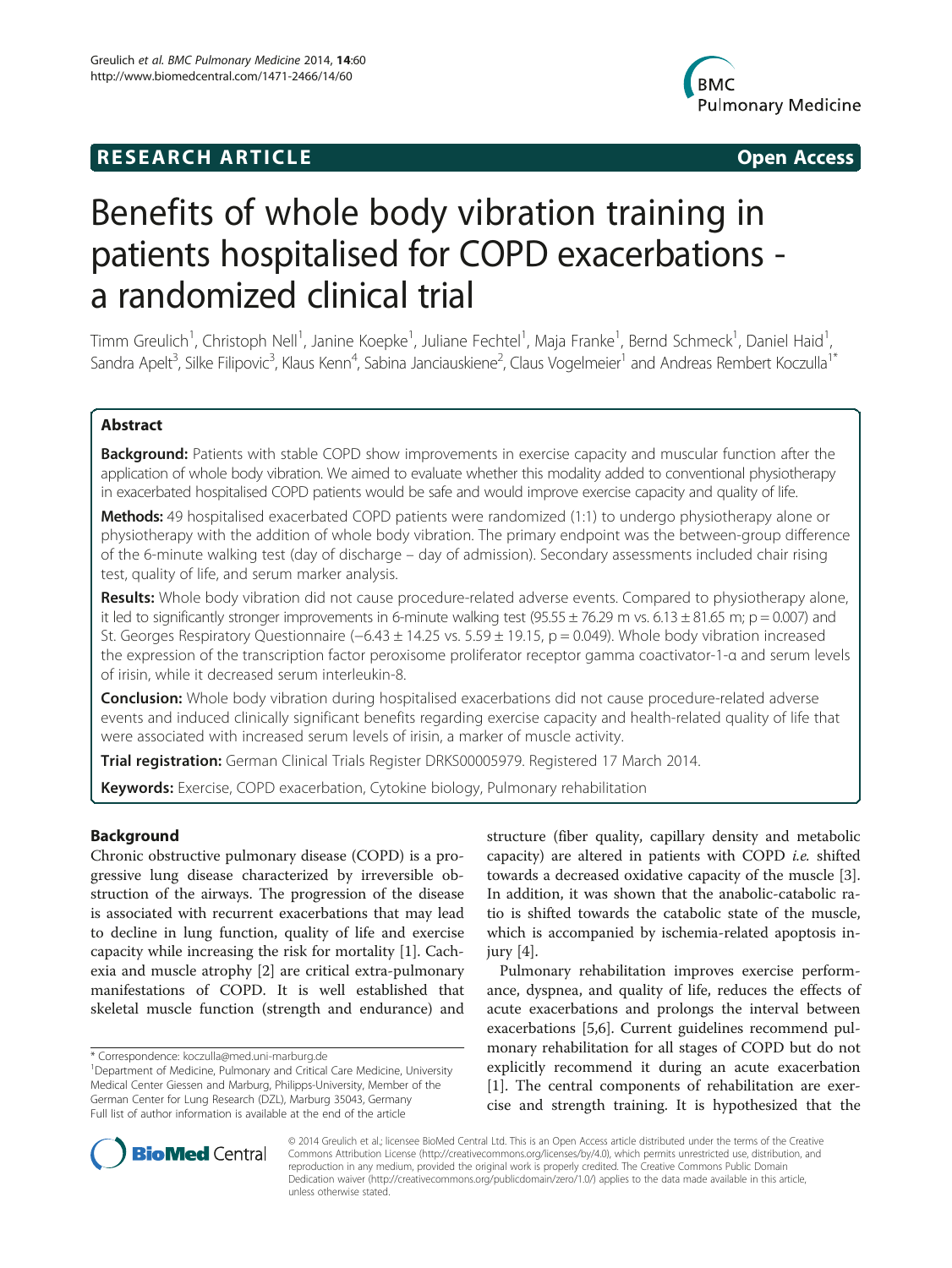<span id="page-1-0"></span>expression of the transcription factor peroxisomeproliferator-activated receptor-γ coactivator 1α (PGC1-α) [[7](#page-7-0)-[12](#page-7-0)] is relevant for the reconstitution of body strength by exercise training. PGC1-α stimulates expression of FNDC5, a membrane protein that is cleaved and secreted as a newly identified hormone called Irisin [\[13](#page-7-0)]. The upregulation of PGC1-α has been shown to decrease inflammation and increase angiogenesis [\[14](#page-7-0)].

Whole body vibration (WBV) is a novel exercise training modality performed on a vibrating platform that moves in sinusoidal oscillations, during which static and dynamic exercises can be performed [[6\]](#page-7-0). A randomized clinical trial has demonstrated greater improvements in a number of exercise tests in the group of COPD patients (GOLD stages III and IV) trained on the WBV platform compared to a group that was conventionally trained [[6\]](#page-7-0).

In the past decades research described pathological features of COPD patients which included lung tissue remodeling, fibrosis, pulmonary and systemic inflammation, lung vascular remodeling, and angiogenesis [\[15,16](#page-7-0)]. For that reason, we also evaluated putative beneficial effect of standard physiotherapy programme complemented with WBV relative to standard physiotherapy programme by measuring serum markers of angiogenesis (ICAM-1, VEGF and ACE) and apoptosis (gelsolin, soluble Fas Ligand/ TNFSF6, soluble Fas (CD95)/TNFRSF6).

We conducted a proof of concept study in the form of a randomized clinical trial, in which we added WBV training to conventional physiotherapy in a group of patients hospitalised for a COPD exacerbation and compared this group to COPD subjects that only underwent conventional physiotherapy. The goal was to evaluate if WBV training is safe and improves exercise capacity and quality of life, and whether putative improvement is associated with measurable changes in circulating levels of irisin, a recently described hormonal marker of muscle activity.

# Methods

# Patients and study design

COPD patients hospitalized due to severe COPD exacerbations at our hospital between November 2010 and July 2012 were asked for their interest and informed voluntary consent to participate in our clinical trials. Pneumonia was ruled out by chest x-ray. All included patients were treated with an intensification of inhaled bronchodilators and a short term course of systemic corticosteroids. Further information regarding baseline characteristics can be found in Table 1. This hypothesis generating trial has the ethical approval of the local ethics committee (University of Marburg, AZ 197/10).

Within the first 24 hours of hospitalization, 49 COPD patients were randomised to participate in one of two programmes. The randomization was performed by a third party (a statistician from the sleep laboratory of the University of Marburg). A computer generated list was used to produce envelopes that were stored in a locked room. The investigator who wanted to include a patient called the statistician, reported the patient's identification number and received the allocation to one of both treatment groups.

Group 1 was a standard physiotherapy programme (Control group,  $n = 20$ : 5 min mobilisation, 5 min passive movement, and 10 min respiratory exercises), group 2 was the standard programme complemented with sessions on the WBV device (WBV group,  $n = 20$ ; Galileo<sup>n</sup>, Novotec Medical, Pforzheim, Germany). Physiotherapy consisted of mobilisation to bedside and stand, respiratory therapy and passive muscle movements. In the WBV group additional training was performed in a supervised manner 3×2 min/day on the vibrating platform. The patient stood with bended knees on the platform according to published recommendations [[17](#page-7-0)]. The side-alternating movements of the device cause muscle contractions on the entire flexor and extensor chain of muscles in the legs and the trunk [[6](#page-7-0)]. Both training programmes started at the day of study inclusion (the same day or the day after the patient`s admission to the hospital). Details on the training procedures can be found in the Additional file [1:](#page-6-0) Table S1. The physiotherapists that performed bed-side standard physiotherapy and researchers that performed assessments were blinded for treatment allocation of the patient.

### Table 1 Baseline characteristics

| <b>Measured parameter</b>  | Control           | <b>WBV</b>        | p-value       |
|----------------------------|-------------------|-------------------|---------------|
| Gender [M/F]               | 12/8              | 14/6              | 0.74          |
| Age [years]                | $70.4 + 10.1$     | $66.4 + 9.93$     | 0.24          |
| Height [cm]                | $170.3 + 10.63$   | $168.9 + 9.28$    | $0.5^{\circ}$ |
| Weight [kg]                | $75.15 + 19.73$   | $79.5 + 23.48$    | 0.7           |
| BMI [ $\text{kg/m}^2$ ]    | $25.75 + 6.42$    | $77.88 + 7.87$    | 0.51          |
| $FEV_1$ [% pred.]          | $38.4 + 17.82$    | $32.71 \pm 13.18$ | 0.43          |
| GOLD stages [I/II/III/IV]  | 1/4/7/7           | 0/1/11/8          | 0.3           |
| <b>Current Smokers [%]</b> | 26.23             | 30                | 1.00          |
| Mean Packyears*            | $47,50 \pm 35,94$ | $39,64 \pm 27,91$ | 0.53          |
| On ICS before study [%]    | 64.29             | 70.59             | 1.00          |
| On OCS before study [%]    | 14.29             | 23.53             | 0.66          |
| Antibiotics [yes/no]       | 8/12              | 11/9              | 0.53          |

Data are displayed as mean ± standard deviation. There were no statistical differences between both groups. Mann–Whitney-U test was used to compare ordinal variables, categorial variables (gender, GOLD stages and antibiotics) were tested using the Exact Fisher test. BMI: Body mass index; FEV1: Forced exspiratory volume in one second; ICS: inhaled corticosteroids; OCS: Oral corticosteroids.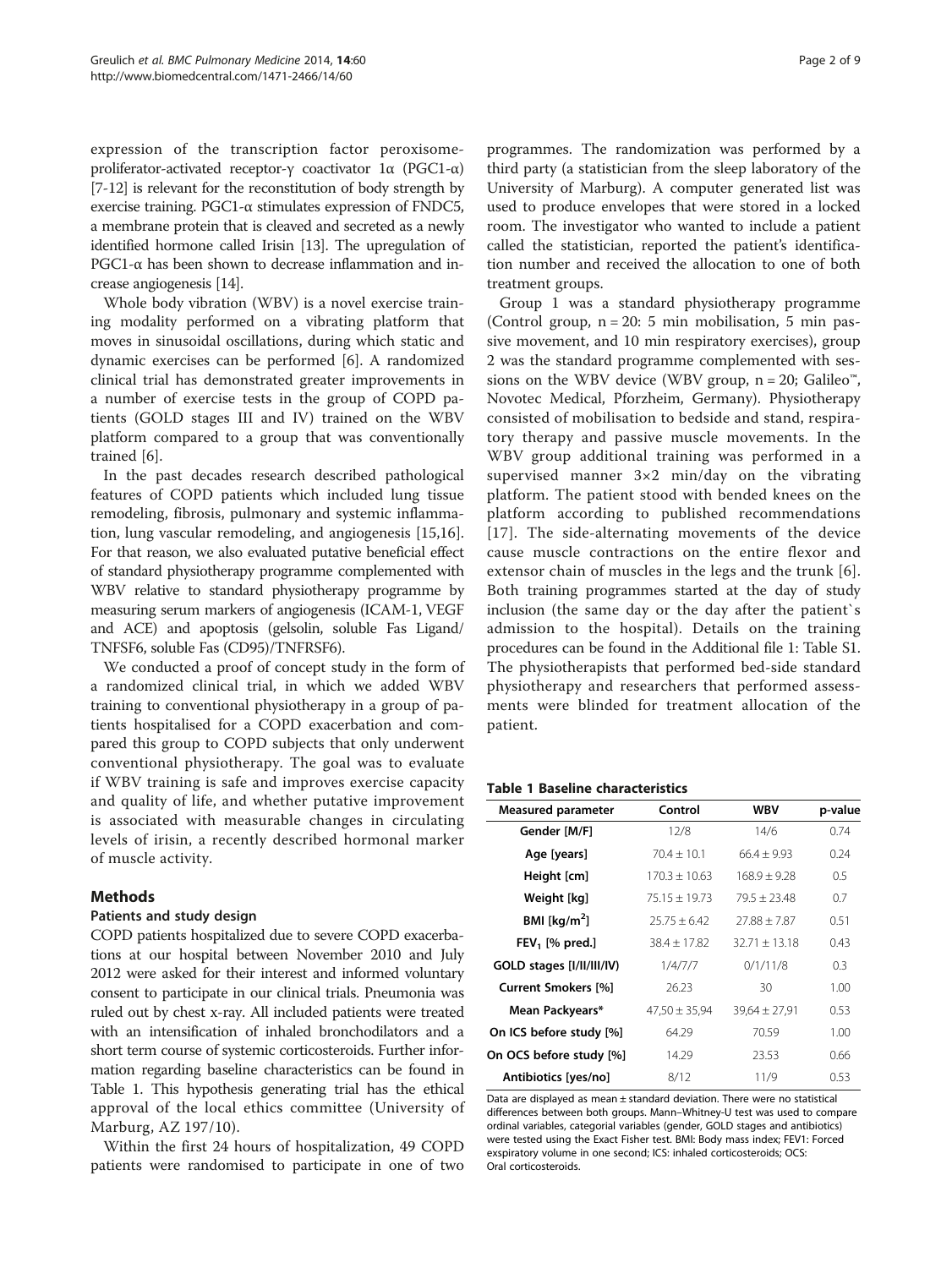# Clinical assessments

On the days of study inclusion and at the day of discharge from the hospital we performed lung function tests according to ATS/ERS standard procedures [[18](#page-7-0)], ultrasound measurement of rectus femoris crosssectional area (M. rect. fem.) [[19](#page-7-0)], 6-minute walking test (6-MWT) [[20](#page-7-0)], chair rising test (CRT) (time needed for sitting down and standing up 5 times) as described before [\[6](#page-7-0),[17\]](#page-7-0), Saint Georges Quality of Life Questionnaire (SGRQ) [[21](#page-7-0)], COPD assessment test (CAT) [[22](#page-7-0)]. Assessors were blinded for the allocation of the patients.

# Laboratory analysis

Serum level of C-reactive protein (CRP), white blood cells (WBC), alpha-1-antitrypsin (AAT), and interleukin-8 (IL-8) were determined at the routine clinical chemistry laboratory directly at hospitalisation and inclusion (baseline) and on the day of discharge. For the quantitative determination of serum irisin concentrations a commercial ELISA kit (Aviscera Bioscience, INC) was used. Serum samples were measured as duplicate in a plate reader following the instructions manual (Tecan infinite® F200pro). The standard range was between 0,082-1280 ng/ml with a sensitivity of 0,1-0,2 ng/ml.

For quantification of serum ICAM-1/CD54, ACE and VEGF DuoSet ELISA Development kits (R&D Systems®) were used. Each serum sample was measured as duplicate and the ELISAs were implemented as recommended in the instruction manual. The standard ranges were between 125–8000 pg/ml for ACE and 15.625- 2000 pg/ml for ICAM-1/CD54 and VEGF.

The relative quantification of the transcription factor PCG1-α in serum was performed using Western Blot analyses. Each serum sample was separated by 10% SDS-Polyacrylamid-gelelectrophoresis, transferred to PVDF membrane and detected with a primary antibody against PCG1-α (polyclonal IgG antibody coupled to HRP (Antibodies-online, GmbH) produced in goat, dilution 1:500 in TBST (is mixture of Tris-Buffered Saline and Tween 20) supplemented with 5% milk powder, incubation over night at 4°C). Detection of enhanced chemiluminescence was performed after treatment with secondary antibody (Anti-goat IgG, peroxidase conjugated (Sigma Aldrich®) dilution 1:20000 in TBST with 3% milk powder, 1h at room temperature) with intas SCIENCE IMAGING ChemoCam system. After development (10 min) relative quantification of individual band volumes was performed using LabImage 1D, 1D Gel and Western Blot Analysis Software (BIO-TEC FISCHER) with normalization to one reference sera per blot (for representative sample see Additional file [2:](#page-6-0) Figure S1).

#### Statistical analysis

In this proof-of-concept study the main outcome measure was the between-group difference of the 6-minute walking test (day of discharge – day of admission). Data are expressed as mean ± standard deviation unless stated otherwise. For comparing values at admission and discharge within a group, the Wilcoxon matched-pairs signed-ranks test was employed. To determine between group differences a delta was calculated in each group, in which the difference between the input measurements and final measurement was computed. For these deltas, the Mann–Whitney U-test was conducted to test for differences between the groups. Correlation analysis was performed using Spearman's correlation coefficient. SPSS 20 (IBM GmbH, Ehningen, Germany) and GraphPad 5.0 (GraphPad Software, Inc., La Jolla, USA) were used. A pvalue of < 0.05 was defined as significant. Due to missing data on WBV in exacerbated COPD patients no formal power calculation could be performed.

# Results

### Patient demographics

Between November 2010 to July 2012, 57 patients were screened, 49 were randomized and 40 patients completed the trial (Figure [1](#page-3-0)). Dropouts were replaced until 20 patients in each group finished the trial. No differential dropout was noted  $(3/23 \text{ vs. } 6/26; \text{ p} = 0.49; \text{ Fisher's})$ exact test). At baseline, there were no significant differences in patient characteristics between the groups. No significant difference in the length of stay could be detected  $(p = 0.58)$  (Table [1\)](#page-1-0). A single patient with COPD GOLD 1 was included in the Control group. We analysed it carefully. This patient suffered from comorbidities and had severe symptoms and might display a cluster type which has been described by other groups before (severe symptoms, preserved lung function) [[23](#page-7-0)].

# Lung function

During the time interval between hospital admission and discharge,  $FEV_1$  increased significantly in both groups (CON:  $37.9 \pm 17.41\%$  pred. to  $43.23 \pm 22.8\%$  pred., p = 0.03; WBV:  $32.71 \pm 13.18\%$  pred. to  $36.71 \pm 13.89\%$  pred., p = 0.04). Comparing the deltas between both groups no significant difference was detected  $(p = n.s.).$ 

# Exercise capacity

As illustrated in Figure [2](#page-3-0)A, the 6MWT increased significantly in WBV, but not in the control group (WBV: from  $167.9 \pm 117.46$  m to  $263.45 \pm 124.13$  m;  $p < 0.001$  and CON: from  $203.79 \pm 126.11$  m to  $198.67 \pm 101.37$  m, p = n.s.). The difference between the delta of both groups was significant (CON  $6.13 \pm 81.65$  m vs. WBV  $95.55 \pm 1.65$ 76.29 m; p = 0.007; Figure [2](#page-3-0)A).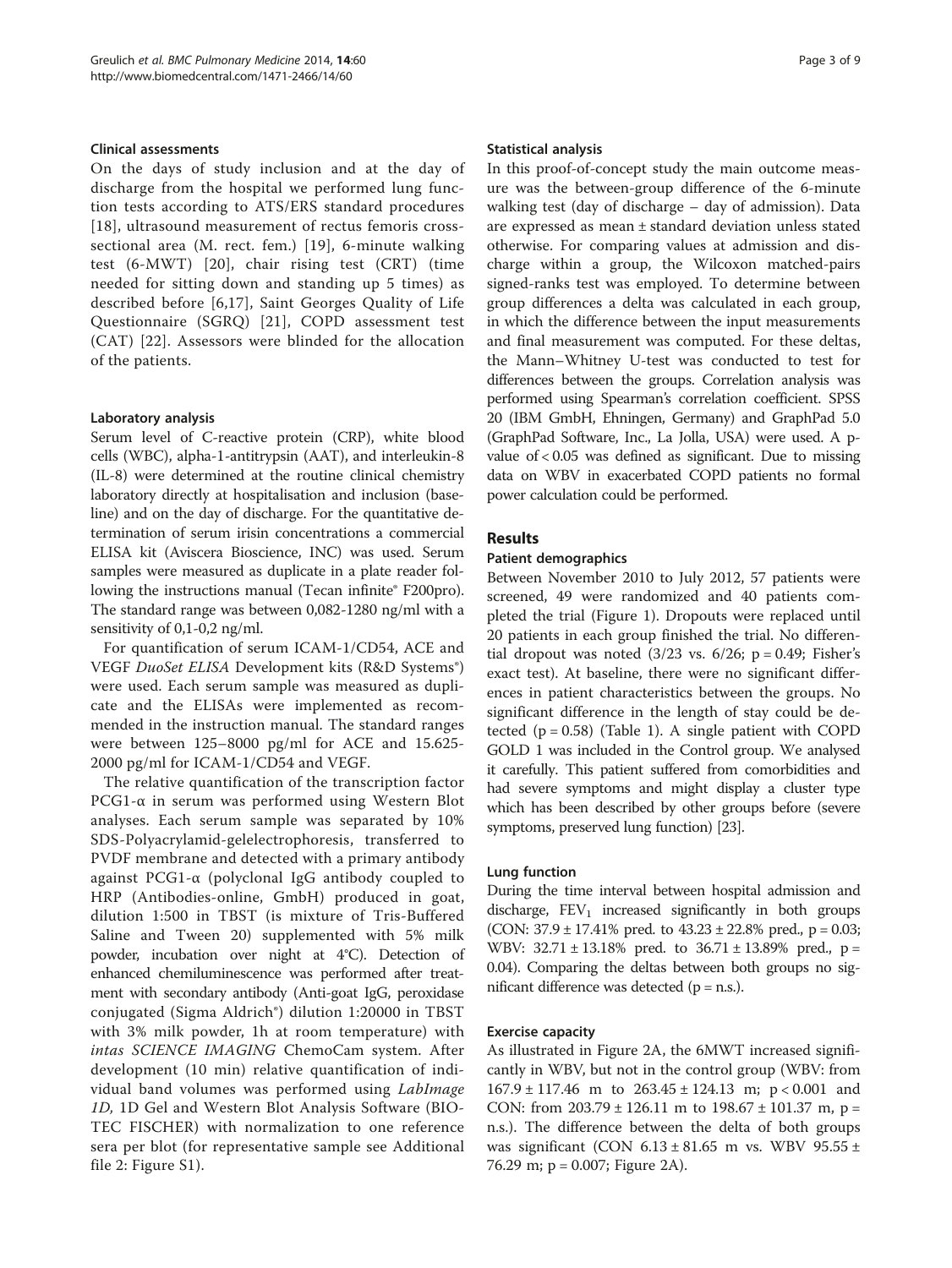<span id="page-3-0"></span>

A similar result was observed for the Chair-Rising-Test (CRT). The time needed for the CRT did not change significantly in CON group (from  $18.52 \pm 7.32$ ) sec to  $28.51 \pm 32.05$  sec;  $p = 0.14$ ) but significantly decreased in WBV group (from 19.19 ± 7.43 sec to  $17.02 \pm 7.04$  sec;  $p = 0.02$ ; Figure 2B). Again, there was

a significant difference between the groups comparing the deltas (CON  $4.04 \pm 9.18$  vs. WBV  $-2.17 \pm 8.31$ ; p = 0.003; Figure 2B). There was a negative correlation between the Delta 6MWT and the Delta CRT ( $r = -0.48$ ; p = 0.04), indicating consistency between both exercise capacity tests.

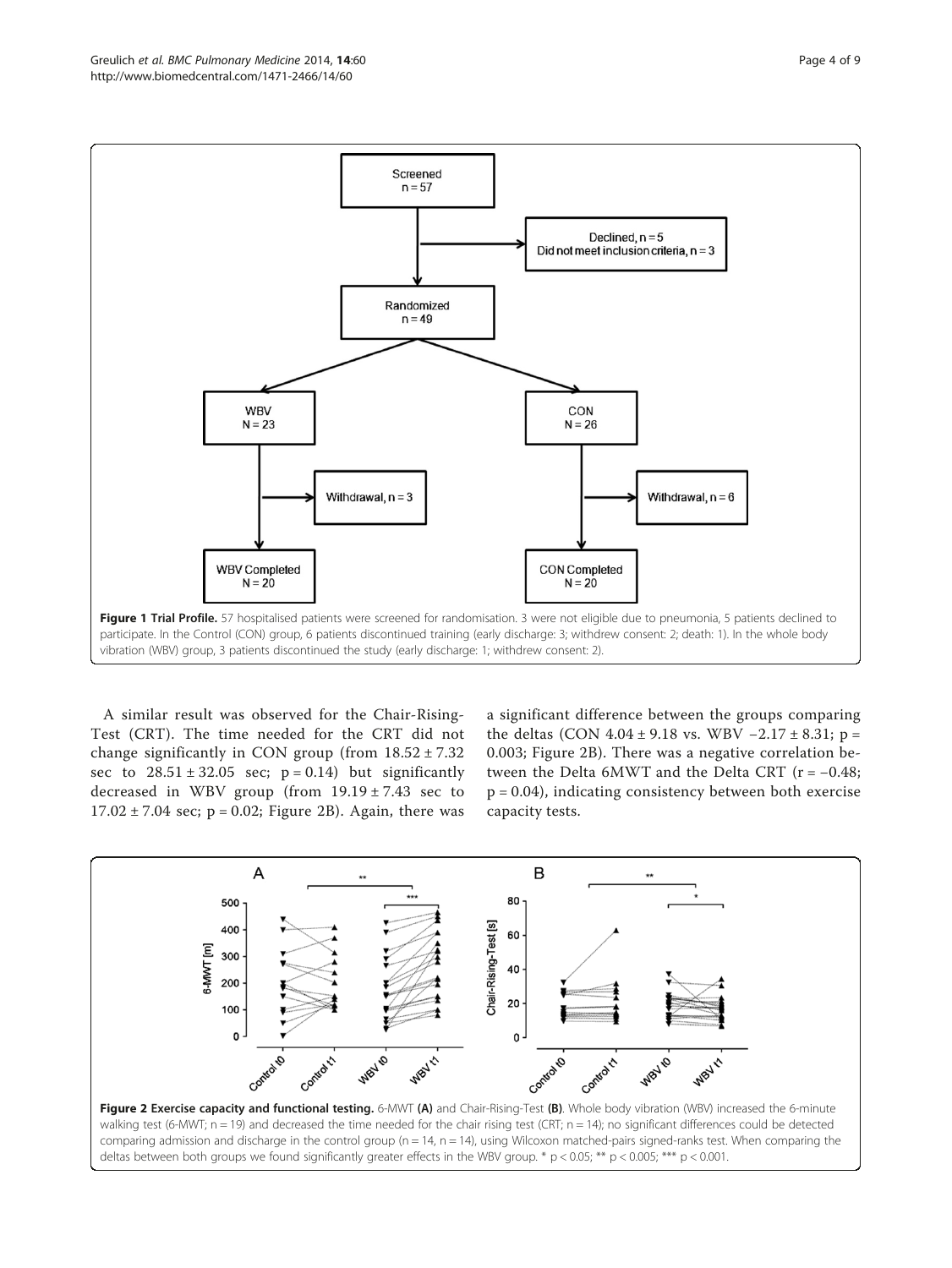# Quality of life

As shown in Figure 3, conventional physiotherapy did not change SGRQ  $(67.61 \pm 15.22)$  to  $69.66 \pm 18.0$  and CAT  $(24,26 \pm 9.14 \text{ to } 22,65 \pm 7.24)$ . In the WBV group, a significant improvement was found regarding CAT  $(29,05 \pm 6.45 \text{ to } 25,1 \pm 5.65; \text{ p} = 0.02)$ , while SGRQ did not reach statistical significance  $(74,22 \pm 13.84)$  to  $67,79 \pm 12.8$ 18.52,  $p = n.s.$ ). Comparing the deltas between CON and WBV, a significant difference was found only regarding SGRQ (p = 0.049; Figure 3A). Evaluation of the specific domains of the SGRQ, revealed significant group differences only for the activity domain  $(p = 0.005;$  Additional file [3](#page-6-0): Figure S2). Although the decrease in CAT was more pronounced in the WBV group, the difference between groups was statistically not significant  $(p = 0.1;$  Figure 3B). The deltas of SGQR and CAT correlated significantly with each other ( $r = 0.53$ ;  $p < 0.001$ ).

# PGC1-α and irisin

Serum PGC1-α levels did not change in the CON group  $(428.17 \pm 249.99 \text{ ng/ml to } 398.22 \pm 272.05 \text{ ng/}$ ml,  $p = n.s.$ ) but significantly increased in the WBV group  $(460.02 \pm 262.28 \text{ ng/ml to } 529.26 + 260.76 \text{ ng/}$ ml; p < 0.001; Figure [4A](#page-5-0)). Comparing the deltas between both groups, a significant difference was found (CON −29.95 ± 204.08 ng/ml vs. WBV 69.24 ± 75.9 ng/ ml;  $p = 0.02$ ).

Similarly as for PGC1-α, serum levels of irisin did not change significantly in the CON group  $(934.54 \pm 581.98 \text{ ng})$ ml to  $791.98 \pm 273.83$  ng/ml, p = n.s.) but increased in the WBV group (785.96 ± 423.93 ng/ml to 1195.85 ± 875.7 ng/ ml; p = 0.01; Figure [4B](#page-5-0)). Comparing the deltas (discharge – admission) there was a significant difference in favour of the WBV group (CON  $142.56 \pm 596.26$  ng/ml *vs*. WBV  $409.89 \pm 610.61$  ng/ml; p = 0.009).

#### Markers of inflammation

On admission to the hospital, both groups had elevated levels of acute phase proteins (CRP, AAT), chemokine (IL-8) and white blood cell counts. The increased levels of WBC counts between the period of admission to discharge in both groups was most likely due to the effects of systemic steroids, which had been given to all patients. CRP, AAT, and IL-8 decreased from admission to discharge (Additional file [4:](#page-7-0) Figure S3). Comparing the deltas between both groups, the decrease of IL-8 was more pronounced in WBV (Additional file [4](#page-7-0): Figure S3;  $p = 0.04$ ). No other significant inter-group differences could be detected (Additional file [5:](#page-7-0) Table S2).

#### Markers of apoptosis, angiogenesis and remodelling

In both study groups serum markers of angiogenesis (Intercellular adhesion molecule-1 (ICAM-1), vascular endothelial derived growth factor (VEGF), and angiotensin converting enzyme (ACE)) and apoptosis (gelsolin, soluble Fas Ligand/TNFSF6, soluble Fas (CD95)/ TNFRSF6) showed changes towards increased vascularisation and decreased apoptosis. However, we found no significant differences regarding these markers between the two groups (Additional file [5:](#page-7-0) Table S2).

#### Adverse events and length of hospital stay

No adverse events were noted that were related to Whole Body Vibration (WBV). There was no difference in the length of hospital stay (CON:  $8.63 \pm 6.16$  days; WBV: 8.58 ± 3.81 days; p = 0.58)

### **Discussion**

To our knowledge this is the first randomized trial assessing WBV in patients that had been hospitalized because of a COPD exacerbation. We found that WBV improved exercise capacity and quality of life. In addition, there



(Wilcoxon matched-pairs signed-ranks test). When comparing the deltas between both groups (Mann–Whitney-U test) we found a significant difference in favour of WBV in the SGRQ, but not in the CAT score. \* p < 0.05.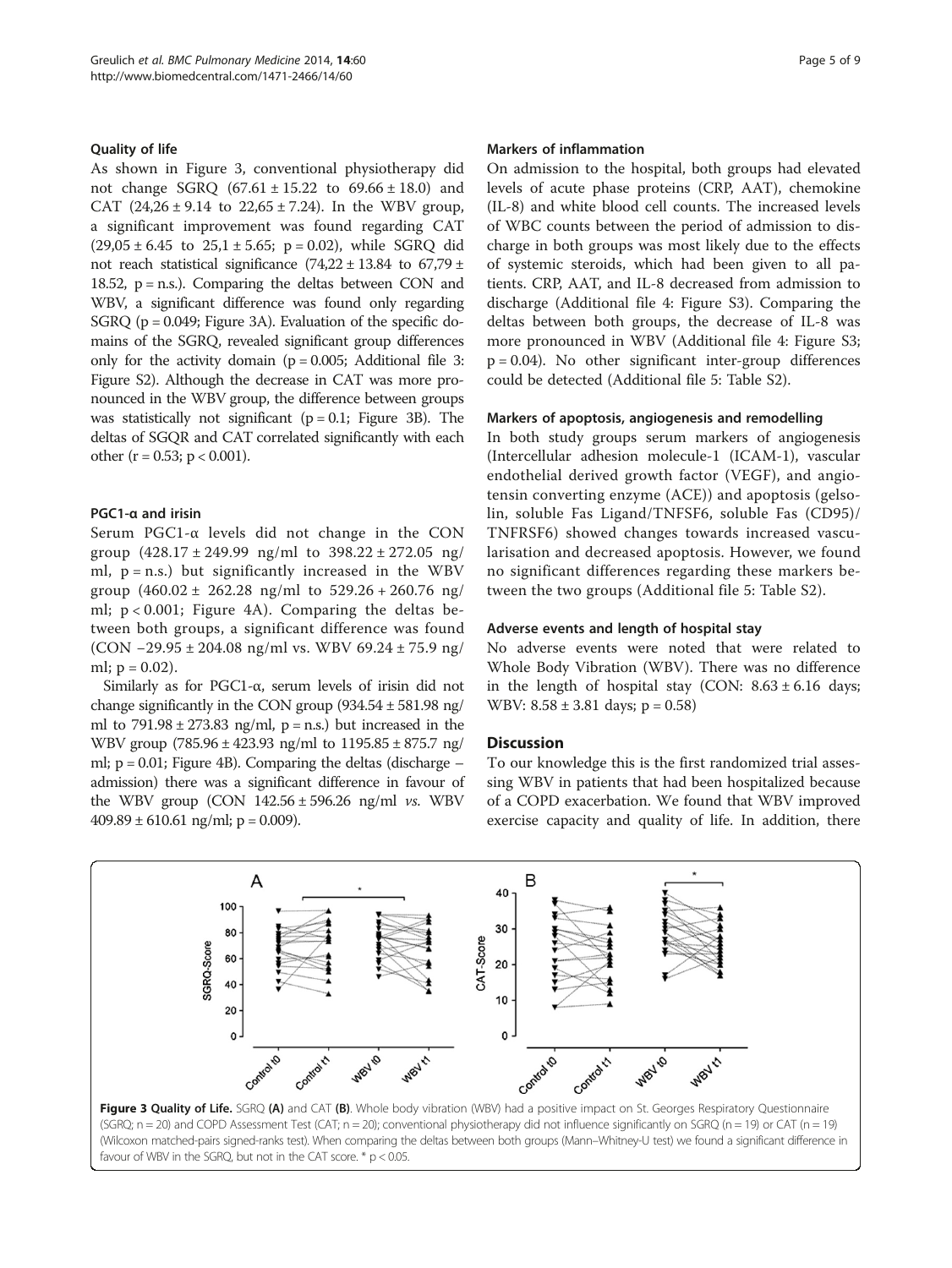<span id="page-5-0"></span>

was an increase in serum levels of PGC1-α and irisin, i.e. muscle activity markers that may be induced by the exercise.

A growing body of literature has reported benefit of WBV for patients with cystic fibrosis, [[24](#page-7-0)] multiple sclerosis [\[25](#page-7-0)] and stroke [\[26\]](#page-7-0). To date, trials regarding efficacy of WBV in patients with COPD are scarce. Results from two studies investigating the effects of WBV therapy in patients with stable COPD showed a significantly greater improvement in the 6MWT, and a significant decrease in maximum oxygen desaturation during the 6-MWT than compared to patients in control group [\[6,27](#page-7-0)].

There is a major medical need to improve treatment of patients hospitalized for COPD exacerbations. So far these patients are treated primarily with drugs – bronchodilators, steroids and antibiotics. Recently, studies have been published that evaluate muscle training concepts during exacerbations. Troosters et al. evaluated resistance training and demonstrated improvement of the 6MWD by a median of 34 m after patient discharge [[28\]](#page-8-0). In a small pilot study  $(n = 15)$ , Abdeallaoui et al. tested neuromuscular electrostimulation and concluded that neuromuscular stimulation is effective in counteracting muscle dysfunction and decreasing oxidative stress [\[29\]](#page-8-0). So far, there are no published data analyzing the effects of WBV in patients with COPD exacerbations. With this as a background, we aimed to quantify the clinical benefit of WBV therapy in a group of patients hospitalised for a COPD exacerbation.

We were able to demonstrate that the addition of WBV therapy to a physiotherapy regimen enhances exercise capacity and quality of life. Specifically, we observed a strong effect on 6MWD, which increased by  $95.55 \pm 76.29$  m. The magnitude of the 6WMD improvement was comparable to that described by Pleguezuelos et al. (81.2 m) in the stable phase of the disease [[27](#page-7-0)].

Interestingly, 19/20 patients in WBV group (compared to 9/19 in the control group) improved 6MWD by more than 35 m, which is considered as a minimal clinical important difference (MCID) [\[30](#page-8-0)]. Furthermore, 16 out of 20 WBV patients (compared to 12 out of 19 in the control group) displayed improvements in SGRQ of 4 or more units. So far, only one study investigated the beneficial effects of WBV on quality of life in COPD patients and found no difference between WBV and control groups [\[6\]](#page-7-0). We guess that the differences between our and previous results could be attributed to the nature of vibration, intensity, and time or amplitude of vibration performance. Due to the paucity of data only preliminary recommendation exist on the practical approach to WBV [[17](#page-7-0)].

When comparing WBV to standard physiotherapy alone (Control) we had to notice that standard physiotherapy only led to very minor improvements. It is well known that the peripheral muscle strength decreases during an hospitalization of COPD [[31\]](#page-8-0) Furthermore, a very recent overview states that convincing evidence for the effectiveness of physiotherapy during a hospitalized exacerbation of COPD is missing [[32](#page-8-0)] and the recent BTS guidelines on COPD and pulmonary rehabilitation do not cover that topic [[33\]](#page-8-0). The marginal improvements raise the question on what ground patients were discharged. However, regarding QoL and discharge it has to be acknowledged (Additional file [3:](#page-6-0) Figure S2) that also patients in the control group improved the symptom subdomain of the SGRQ but did not show an overall improvement. As the decision to discharge a patient is mainly depended on symptoms it seems reasonable why patients had been discharged despite having a worse overall QoL score.

The mechanism of vibration stimulus is not wholly understood; however, it is hypothesized that vibration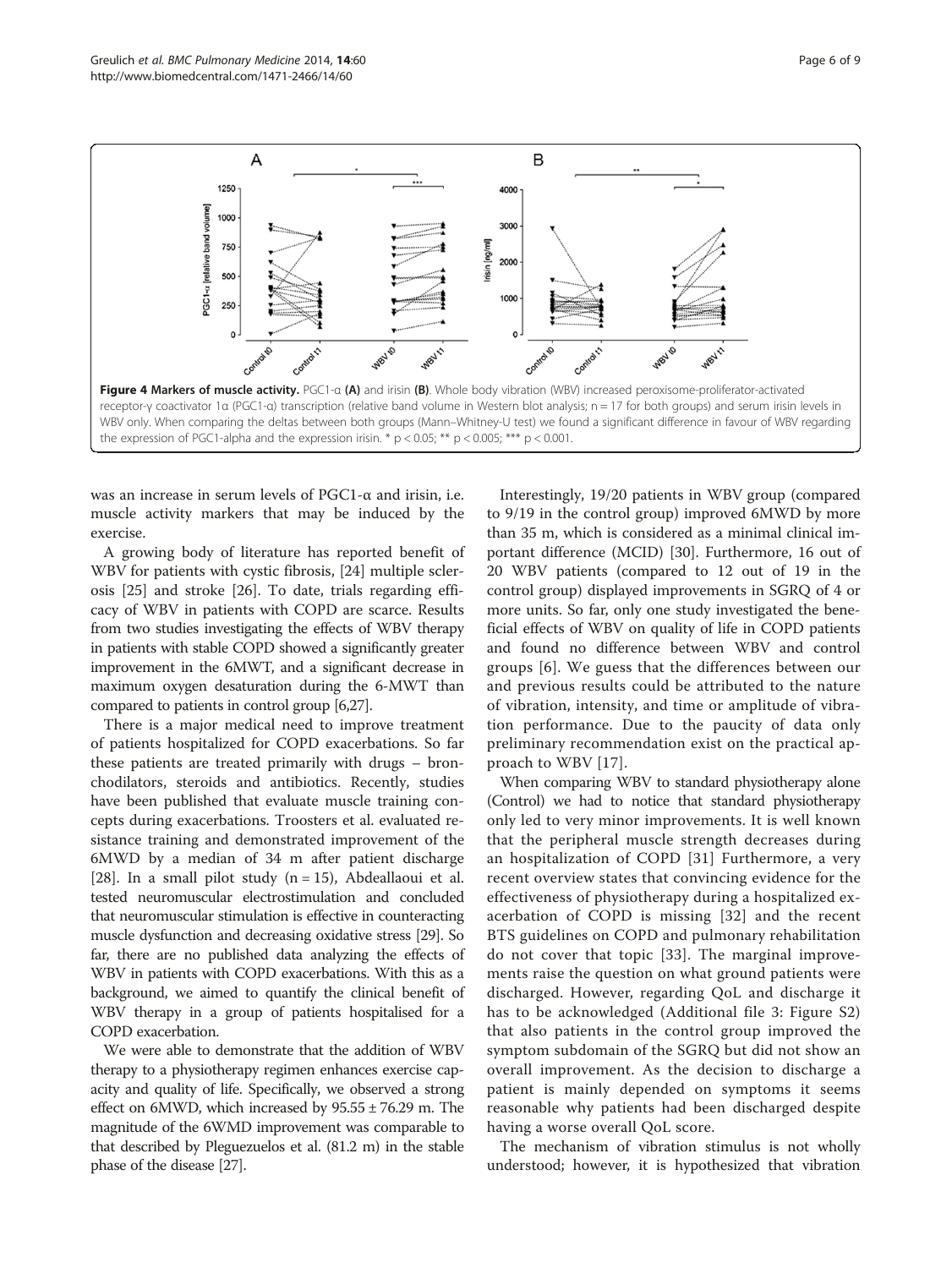<span id="page-6-0"></span>increases fluid flow, activates muscle spindles, and increases osteogenesis [[34\]](#page-8-0). It is suggested that some of the best-recognized effects of exercise on muscle are mediated by the transcriptional coactivator PGC1- $\alpha$  [\[14](#page-7-0)]. PGC1- $\alpha$  is induced in muscle by exercise and stimulates mitochondrial biogenesis, angiogenesis and provides resistance to muscular dystrophy [\[14](#page-7-0)]. The benefits of elevated muscle expression of PGC1-α are believed to go beyond the muscle tissue itself. For example, transgenic mice with mildly elevated muscle PGC1-α are resistant to diabetes and have a prolonged life-span [[35](#page-8-0)]. PGC1-α stimulates expression and secretion of hormone irisin, which causes an increase in total body energy expenditure and resistance to obesity-linked insulin-resistance [\[36](#page-8-0)]. Hence, irisin reflects benefits of exercise and muscle activity.

We found that clinical improvements in the WBV group paralleled with a marked increase in serum levels of PGC1-α and irisin, the systemic markers linked to muscle physiology. It is important to point out that although the net exercise time was short; we still were able to observe changes in circulating levels of  $PGC1-\alpha$ irisin. To the best of our knowledge, this is the first time that the suggested connection between physical exercise training and the PGC1- $\alpha$ /irisin pathway is supported by the findings from a randomized clinical trial.

When compared to controls, the WBV group also showed a pronounced decrease of serum levels of IL-8 whereas levels of angiogenesis markers, such as ICAM-1, VEGF, and ACE, and apoptosis markers, such as gelsolin, soluble Fas Ligand/TNFSF6, soluble Fas (CD95)/ TNFRSF6), did not differ. We cannot say whether the effect of WBV on the IL-8 levels results from a direct modulation of chemokine production by vibration, or if this modulation is secondary to an improvement in muscular properties. Better muscular activity could lower inflammation and result in decreased production of proinflammatory cytokines/chemokines, a possibility that, however, has not yet been properly investigated.

Notably, WBV therapy was well tolerated by the exacerbated COPD patients and no adverse effects were noted during the training program. It was discussed that exercise training during acute exacerbation of COPD may accelerate systemic inflammation [[28\]](#page-8-0). Despite these worries, no increase in serum levels of acute phase proteins, such as CRP and AAT, was found in the WBV training group relative to controls.

This randomized clinical trial has some limitations. First, it was a single centre study, and only 49 patients were randomized. Due to the severity of the disease, especially for the first time point (inclusion), some patients were not able to perform the 6-MWD. To eliminate a potential bias, we calculated the intra-individual effect by setting the admission value to 3 m, which was the lowest values that was obtained by the study. This maximises the effect in the control group. Nevertheless, the inter-group difference in the 6MWD increase was still significant in a favour of WBV  $(p = 0.009)$  (Additional file [6](#page-7-0): Figure S4). Although the assessment of the SGRQ and CAT did not yield identical results, the deltas of SGQR and CAT correlated significantly with each other  $(r = 0.53; p < 0.001)$ , demonstrating good agreement. We did not perform a sham procedure; therefore the patients were not blinded for the allocation. Finally, muscle biopsies before and after WBV therapy would provide a major insight in the muscle metabolism, vascularisation and inflammation.

We conclude that WBV is safe, feasible and may exhibit positive effects on clinical parameters (exercise capacity, quality of life) in COPD patients hospitalized due to an exacerbation of their underlying disease. Since the addition of WBV to common exercise training increases the physical activity and enhances circulating levels of the hormone irisin in exacerbated subjects with COPD, it is possible that this training modality within a short timeperiod improves muscle activity, attenuates inflammatory pathways, and improves quality of life. Larger studies are needed to define optimal intensity and duration of WBV as well as to investigate its possible long-term effects.

# Conclusion

Whole body vibration exercise in hospitalised COPD patients did not exhibit adverse events and induced clinically significant benefits regarding exercise capacity and health-related quality of life. The clinical effects of WBV were associated with decreased serum interleukin-8 levels and increased levels of peroxisome-proliferator-activated receptor-γ coactivator 1α (PGC1-α) and irisin, novel markers of muscle activity. This data suggest WBV as a potential training modality during an hospitalized acute exacerbation of COPD.

# Additional files

[Additional file 1: Table S1.](http://www.biomedcentral.com/content/supplementary/1471-2466-14-60-S1.tiff) Description of Training Programme and Physiotherapy Intervention. COPD patients were randomised to participate either in the standard physiotherapy programme (Control group) or in the standard programme with the addition of exercises on the whole body vibration device (WBV group) Galileo™, Novotec Medical, Pforzheim, Germany).

[Additional file 2: Figure S1.](http://www.biomedcentral.com/content/supplementary/1471-2466-14-60-S2.tiff) Western Blot Analysis of PGC1- α. Displayed are three representative blots of peroxisome-proliferator-activated receptor-γ coactivator 1α (PGC1-α) transcript as measured by 10% SDS-Polyacrylamidgelelectrophoresis. CON: Control; WBV: Whole body vibration.

[Additional file 3: Figure S2.](http://www.biomedcentral.com/content/supplementary/1471-2466-14-60-S3.tiff) SGRQ Subdomaines. Displayed are the differences between admission and discharge. When comparing the deltas between both groups (Whole body vibration, WBV: n = 20; Control, CON: n = 19; Mann–Whitney-U test) we found a significant difference in favour of WBV in the activity subgroup of the SGRQ.  $*$  p < 0.05.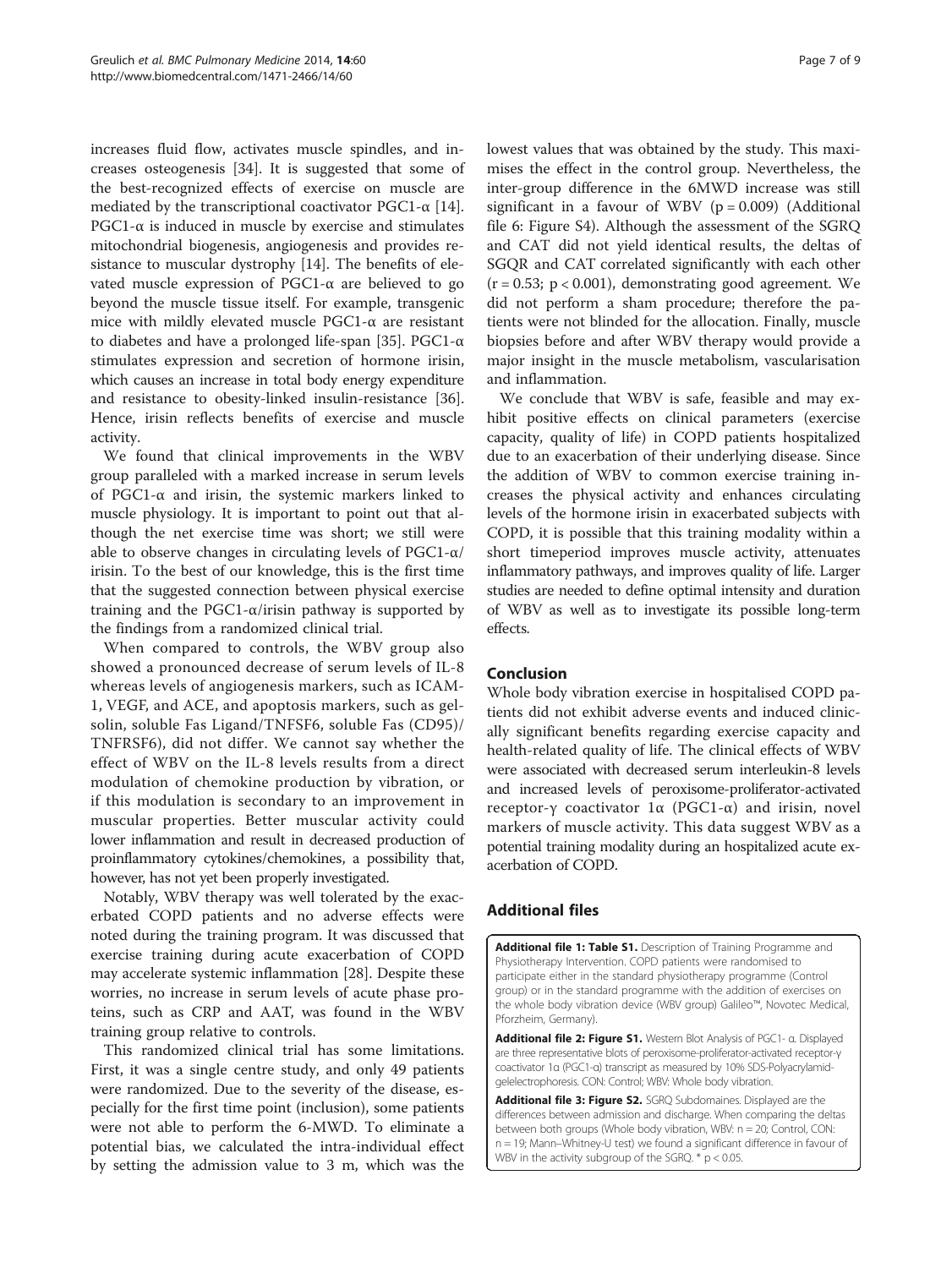<span id="page-7-0"></span>[Additional file 4: Figure S3.](http://www.biomedcentral.com/content/supplementary/1471-2466-14-60-S4.tiff) CRP (a), WBC (b), AAT (c), and IL-8 (d). While white blood cell count (WBC, b) increased (most likely due to systemic steroids), C-reactive protein (a), alpha-1-antitrypsin (c), and interleukin-8 (d) decreased during the course of the study. When comparing the deltas (discharge – admission) between both groups (Mann–Whitney-U test) we found a significant difference in favour of whole body vibration (WBV) regarding the reduction of IL-8. \*  $p < 0.05$ ; \*\*\*  $p < 0.001$ .

[Additional file 5: Table S2.](http://www.biomedcentral.com/content/supplementary/1471-2466-14-60-S5.tiff) Additional Biological Data. Displayed are markers of apoptosis, remodeling and angiogenesis at admission and discharge. Data are displayed as mean ± standard deviation. Wilcoxon matched-pairs signed-ranks test was used to compare differences between day of admission and discharge in both groups and the Mann–Whitney-U-test was used to compare the deltas of the groups (last column). Abbreviations are explained in the text.

[Additional file 6: Figure S4.](http://www.biomedcentral.com/content/supplementary/1471-2466-14-60-S6.tiff) 6-MWT, Corrections for Missing Values. To account for missing values in the control group, we assumed the 6MWT on the day of admission to be 3 m (lowest measured value). By this we corrected for the underestimation that might have been introduced by missing admission values in the control group. Still, whole body vibration (WBV) increased the 6-minute walking test ( $n = 19$ ) significantly more than control (CON) physiotherapy (n = 20).  $\frac{x}{n}$  p < 0.05; \*\* p < 0.005; \*\*\* p < 0.001.

#### Competing interests

The Galileo™ device has been supplied by Novotec Medical, Pforzheim, Germany. No further conflict of interest has to be acknowledged.

#### Authors' contributions

JK, DH, SA, SF, MF, JF performed experiments, measurements and included patients to the study. TG, CV, SJ, CN and KK contributed to the design, statistics and conception of the study, and contributed to drafting the manuscript. ARK contributed to the design and conception of the study. He included patients, analysed and interpreted the data and drafted the manuscript. All authors read and approved the final manuscript.

#### Acknowledgement

ARK and TG were replaced in their clinical duties by Andreas Jerrentrup (MD) and Angelique Holland (MD) which made the study possible. We thank all physiotherapists that provided conventional physiotherapy in these patients.

#### Funding

The project was supported by the German Centre for Lung Research (82DZL00502). The funders had no role in study design, data collection and analysis, decision to publish, or preparation of the manuscript.

#### Author details

<sup>1</sup>Department of Medicine, Pulmonary and Critical Care Medicine, University Medical Center Giessen and Marburg, Philipps-University, Member of the German Center for Lung Research (DZL), Marburg 35043, Germany. <sup>2</sup> Hannover Medical School (MHH) Clinic of Pneumology, Hannover, Germany. <sup>3</sup> Physiotherapy Department, University Medical Center Giessen and Marburg, Philipps-University Marburg, Marburg, Germany. <sup>4</sup>Schön Klinik Berchtesgadener Land, Department of Pulmonology, Schönau am Königssee, Germany.

#### Received: 14 March 2014 Accepted: 27 March 2014 Published: 11 April 2014

#### References

- 1. Vestbo J, Hurd SS, Agusti AG, Jones PW, Vogelmeier C, Anzueto A, Barnes PJ, Fabbri LM, Martinez FJ, Nishimura M, Stockley RA, Sin DD, Rodriguez-Roisin R: Global strategy for the diagnosis, management, and prevention of chronic obstructive pulmonary disease: GOLD executive summary. Am J Respir Crit Care Med 2013, 187:347–365.
- 2. Fabbri LM, Rabe KF: From COPD to chronic systemic inflammatory syndrome? Lancet 2007, 370:797–799.
- 3. Mador MJ, Kufel TJ, Pineda LA, Steinwald A, Aggarwal A, Upadhyay AM, Khan MA: Effect of pulmonary rehabilitation on quadriceps fatiguability during exercise. Am J Respir Crit Care Med 2001, 163:930-935.
- 4. Crul T, Testelmans D, Spruit MA, Troosters T, Gosselink R, Geeraerts I, Decramer M, Gayan-Ramirez G: Gene expression profiling in vastus

lateralis muscle during an acute exacerbation of COPD. Cell Physiol Biochem 2010, 25:491–500.

- 5. Puhan MA, Gimeno-Santos E, Scharplatz M, Troosters T, Walters EH, Steurer J: Pulmonary rehabilitation following exacerbations of chronic obstructive pulmonary disease. Cochrane Database Syst Rev 2011(10):CD005305. doi:10.1002/14651858.
- 6. Gloeckl R, Heinzelmann I, Baeuerle S, Damm E, Schwedhelm AL, Diril M, Buhrow D, Jerrentrup A, Kenn K: Effects of whole body vibration in patients with chronic obstructive pulmonary disease–a randomized controlled trial. Respir Med 2012, 106:75–83.
- Puente-Maestu L, Lazaro A, Tejedor A, Camano S, Fuentes M, Cuervo M, Navarro BO, Agusti A: Effects of exercise on mitochondrial DNA content in skeletal muscle of patients with COPD. Thorax 2011, 66:121–127.
- 8. Remels AH, Gosker HR, Schrauwen P, Hommelberg PP, Sliwinski P, Polkey M, Galdiz J, Wouters EF, Langen RC, Schols AM: TNF-alpha impairs regulation of muscle oxidative phenotype: implications for cachexia? FASEB J 2010, 24:5052–5062.
- 9. Li J, Dai A, Hu R, Zhu L, Tan S: Positive correlation between PPARgamma/ PGC-1alpha and gamma-GCS in lungs of rats and patients with chronic obstructive pulmonary disease. Acta Biochim Biophys Sin (Shanghai) 2010, 42:603–614.
- 10. Tang K, Wagner PD, Breen EC: TNF-alpha-mediated reduction in PGC-1alpha may impair skeletal muscle function after cigarette smoke exposure. J Cell Physiol 2010, 222:320–327.
- 11. Trian T, Benard G, Begueret H, Rossignol R, Girodet PO, Ghosh D, Ousova O, Vernejoux JM, Marthan R, Tunon-de-Lara JM, Berger P: Bronchial smooth muscle remodeling involves calcium-dependent enhanced mitochondrial biogenesis in asthma. J Exp Med 2007, 204:3173–3181.
- 12. Remels AH, Schrauwen P, Broekhuizen R, Willems J, Kersten S, Gosker HR, Schols AM: Peroxisome proliferator-activated receptor expression is reduced in skeletal muscle in COPD. Eur Respir J 2007, 30:245–252.
- 13. Bostrom P, Wu J, Jedrychowski MP, Korde A, Ye L, Lo JC, Rasbach KA, Bostrom EA, Choi JH, Long JZ, Kajimura S, Zingaretti MC, Vind BF, Tu H, Cinti S, Hojlund K, Gygi SP, Spiegelman BM: A PGC1-alpha-dependent myokine that drives brown-fat-like development of white fat and thermogenesis. Nature 2012, 481:463–468.
- 14. Handschin C, Spiegelman BM: The role of exercise and PGC1alpha in inflammation and chronic disease. Nature 2008, 454:463–469.
- 15. Barnes PJ: Emerging pharmacotherapies for COPD. Chest 2008, 134:1278-1286.
- 16. Paredi P, Barnes PJ: The airway vasculature: recent advances and clinical implications. Thorax 2009, 64:444–450.
- 17. Gloeckl R, Marinov B, Pitta F: Practical recommendations for exercise training in patients with COPD. Eur Respir Rev 2013, 22:178–186.
- 18. Brusasco V, Crapo R, Viegi G: [Coming together: the ATS/ERS consensus on clinical pulmonary function testing]. Rev Mal Respir 2007, 24:2S11–2S14.
- 19. Seymour JM, Ward K, Sidhu PS, Puthucheary Z, Steier J, Jolley CJ, Rafferty G, Polkey MI, Moxham J: Ultrasound measurement of rectus femoris cross-sectional area and the relationship with quadriceps strength in COPD. Thorax 2009, 64:418–423.
- 20. ATS: ATS statement: guidelines for the six-minute walk test. Am J Respir Crit Care Med 2002, 166:111–117.
- 21. Jones PW, Quirk FH, Baveystock CM: The St George's respiratory questionnaire. Respir Med 1991, 85(Suppl B):25–31.
- 22. Jones PW, Harding G, Berry P, Wiklund I, Chen WH, Kline LN: Development and first validation of the COPD assessment test. Eur Respir J 2009, 34:648-654.
- 23. Fens N, van Rossum AG, Zanen P, van GB, van Klaveren RJ, Zwinderman AH, Sterk PJ: Subphenotypes of mild-to-moderate COPD by factor and cluster analysis of pulmonary function, CT imaging and breathomics in a population-based survey. COPD 2013, 10:277–285.
- 24. Rietschel E, van KS, Fricke O, Semler O, Schoenau E: Whole body vibration: a new therapeutic approach to improve muscle function in cystic fibrosis? Int J Rehabil Res 2008, 31:253–256.
- 25. Jackson KJ, Merriman HL, Vanderburgh PM, Brahler CJ: Acute effects of whole-body vibration on lower extremity muscle performance in persons with multiple sclerosis. J Neurol Phys Ther 2008, 32:171-176.
- 26. van Nes IJ, Latour H, Schils F, Meijer R, van KA, Geurts AC: Long-term effects of 6-week whole-body vibration on balance recovery and activities of daily living in the postacute phase of stroke: a randomized, controlled trial. Stroke 2006, 37:2331–2335.
- 27. Pleguezuelos E, Perez ME, Guirao L, Samitier B, Costea M, Ortega P, Gonzalez MV, Del Carmen VA, Ovejero L, Moreno E, Miravitlles M: Effects of whole